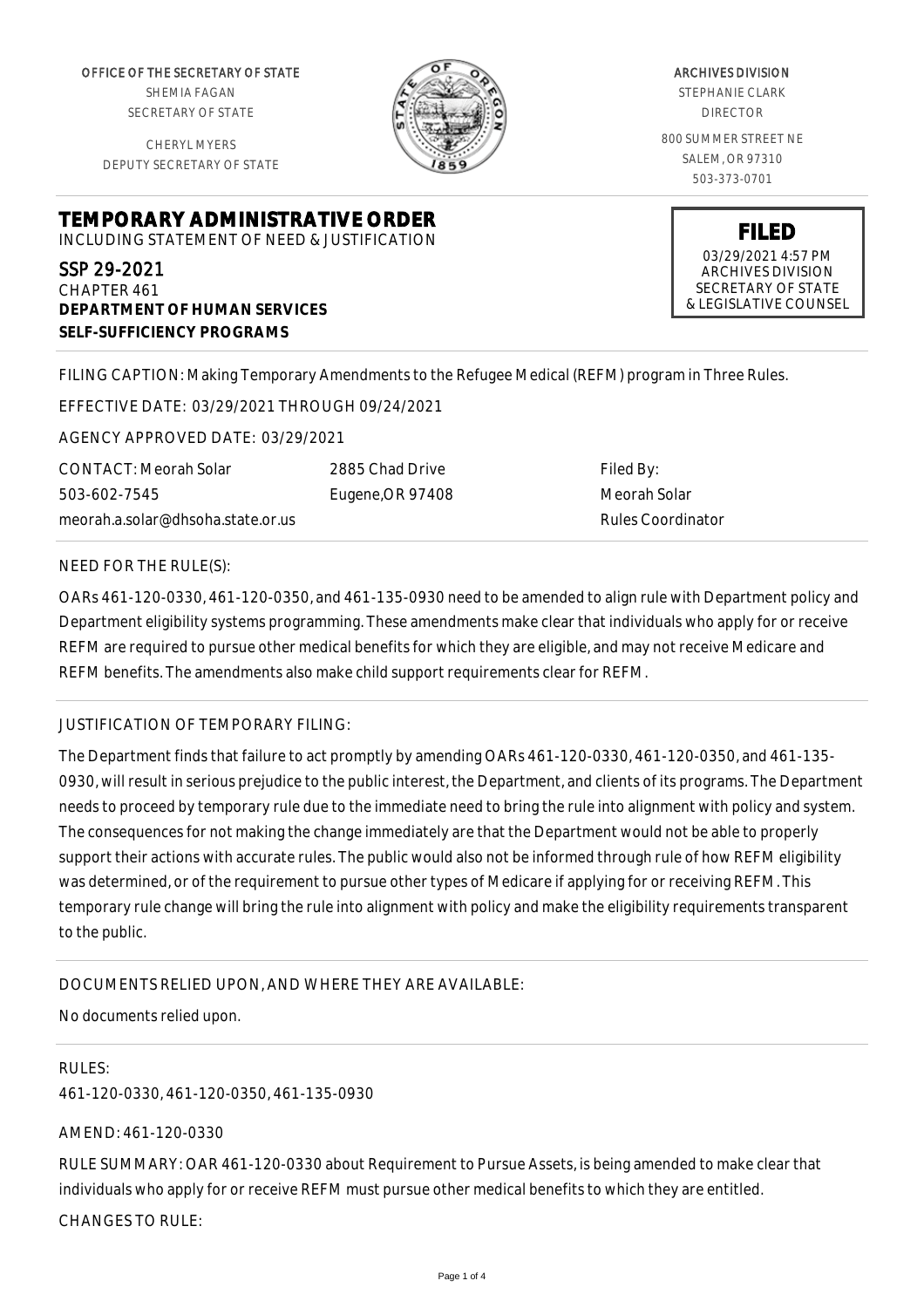(1) In all programs except the ERDC, REFM, and SNAP programs, an individual must make a good faith effort to obtain any asset (other than support and medical coverage, which are covered in OAR 461-120-0340 and 461- 120-0345, respectively) to which the individual has a legal right or claim, except as follows:¶

(a) A parent (see OAR 461-001-0000) or caretaker relative (see OAR 461-001-0000) who is exempt from participation in the JOBS program is not required to apply for unemployment insurance benefits.¶

(b) Except as specified by law, an individual applying for or receiving any program benefits from the Department is not required to apply for other programs it administers or for supplemental security income (SSI).¶

(c) An individual applying for the EA program is required to pursue, obtain, and use an asset only if the asset can be made available in time to meet the emergent need.¶

(d) An individual is not required to borrow money.¶

(e) An individual is not required to make a good faith effort to obtain any asset if the individual can show good cause for not doing so. Good cause means a circumstance beyond the ability of the individual to control.¶ (f) In the REF and REFM programs, aprogram, an individual is not required to pursue assets that remain in their country of origin.¶

(g) An individual is not required to make a good faith effort to obtain an asset if it will put the individual at further risk of current or future domestic violence (see OAR 461-001-0000).¶

(2) In the REFM program, an individual must make a good faith effort to obtain any asset (other than support and medical coverage, which is covered in OAR 461-120-0350) to which the individual has a legal right or claim, except as follows:¶

(a) Except as specified by law, an individual applying for or receiving REFM is not required to apply for other programs the Department administers or for supplemental security income (SSI).¶

(b) An individual is not required to borrow money.¶

(c) An individual is not required to make a good faith effort to obtain any asset if the individual can show good cause for not doing so. Good cause means a circumstance beyond the ability of the individual to control. I

 $(d)$  An individual is not required to pursue assets that remain in their country of origin. $\P$ 

(ge) An individual is not required to make a good faith effort to obtain an asset if it will put the individual at further risk of current or future domestic violence (see OAR 461-001-0000).¶

(2f) An individual is not required to apply for, accept, and maintain employer-sponsored health insurance.¶ (3) In all programs except the ERDC, OSIP, OSIPM, QMB, and SNAP programs:¶

(a) The effect of failing to comply with this rule is that everyone in the filing group is ineligible. In addition, when a REF, SFPSS, or TANF program payment ends due to the penalty described in this subsection, eligibility for and the level of SNAP benefits are determined as if the individual were receiving benefits without the effects of this rule.¶ (b) The penalty provided by subsection (23)(a) of this rule is effective until all members of the filing group comply with the requirements of section  $(1)$  and  $(2)$  of this rule. $\P$ 

(34) In the OSIP, OSIPM, and QMB programs:¶

(a) An individual is ineligible for benefits if the individual fails to comply with the requirements of this rule.¶ (b) The penalty provided by subsection (a) of this section is effective until the individual complies with the requirements of section (1) of this rule.

Statutory/Other Authority: ORS 409.050, 411.060, 411.070, 411.087, 411.404, 411.706, 411.816, 412.006, 412.014, 412.024, 412.049, 412.124, 413.085, 414.231, 414.685

Statutes/Other Implemented: ORS 409.010, 411.060, 411.070, 411.087, 411.404, 411.706, 411.816, 412.006, 412.014, 412.024, 412.049, 412.124, 414.231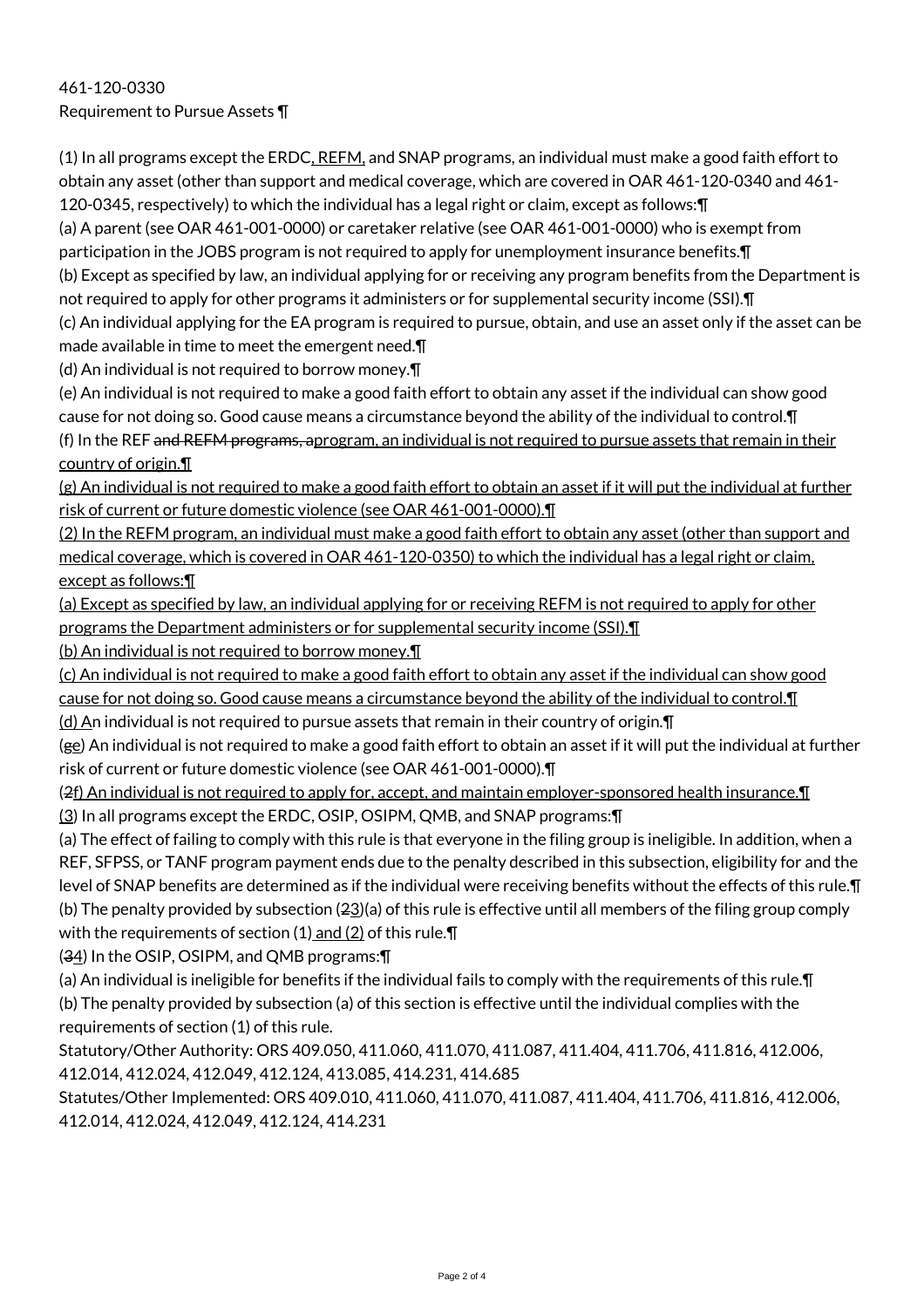# AMEND: 461-120-0350

RULE SUMMARY: OAR 461-120-0350 about Clients Excused for Good Cause from Compliance with Requirements to Pursue Child Support, Health Care Coverage, and Medical Support, is being amended to make clear that all individuals who apply for or receive REFM program benefits do not need to pursue child support or comply with the Division of Child Support.

CHANGES TO RULE:

### 461-120-0350

ClientIndividuals Excused for Good Cause from Compliance with Requirements to Pursue Child Support, Health Care Coverage, and Medical Support ¶

(1) In all programs except the OSIPM and QMB programs, a clienth individual is excused from the requirements of OAR 461-120-0340(1) and 461-120-0345(1)(a) if:¶

(a) The clientindividual's compliance would result in emotional or physical harm to the dependent child (see OAR 461-001-0000) or to the caretaker relative (see OAR 461-001-0000). The statement of the caretaker relative alone is prima facie evidence that harm would result;¶

(b) The child was conceived as a result of incest or rape and efforts to obtain support would be detrimental to the dependent child. The statement of the caretaker relative alone is prima facie evidence on the issues of conception and detrimental effect to the dependent child;¶

(c) Legal proceedings are pending for adoption of the needy child; or¶

(d) The parent is being helped by a public or licensed private social agency to resolve the issue of whether to release the child for adoption.¶

(2) In the OSIPM and QMB programs, an individual is excused from the requirements of OAR 461-120-0315 and 461-120-0345 if any of the following subsections are applicable:¶

(a) The individual's compliance would result in emotional or physical harm to the individual, the spouse, or any child on whose behalf cooperation is required. The statement of the individual or spouse serves as prima facie evidence that harm would result.¶

(b) The child was conceived as a result of incest or rape and efforts to cooperate would be detrimental to the child, the individual, or the spouse. The statement of the individual serves as prima facie evidence on the issues of conception and the detrimental effects on the child, individual, or spouse.¶

(c) Legal proceedings are pending for adoption of the child.¶

(d) The parent is being helped by a public or licensed private social agency to resolve the issue of whether to release the child for adoption.¶

(e) The individual is pregnant.¶

(3) In the REFM program, a pregnant clientn individual is excused from the requirements of OAR 461-120-0345to pursue child support, including health care coverage and medical support, from a noncustodial parent or to cooperate with the Division of Child Support.

Statutory/Other Authority: ORS 411.060, 411.070, 411.404, 411.706, 411.816, 412.006, 412.014, 412.049, 412.124, 414.231

Statutes/Other Implemented: ORS 411.060, 411.070, 411.404, 411.706, 411.816, 412.006, 412.014, 412.049, 412.124, 414.231